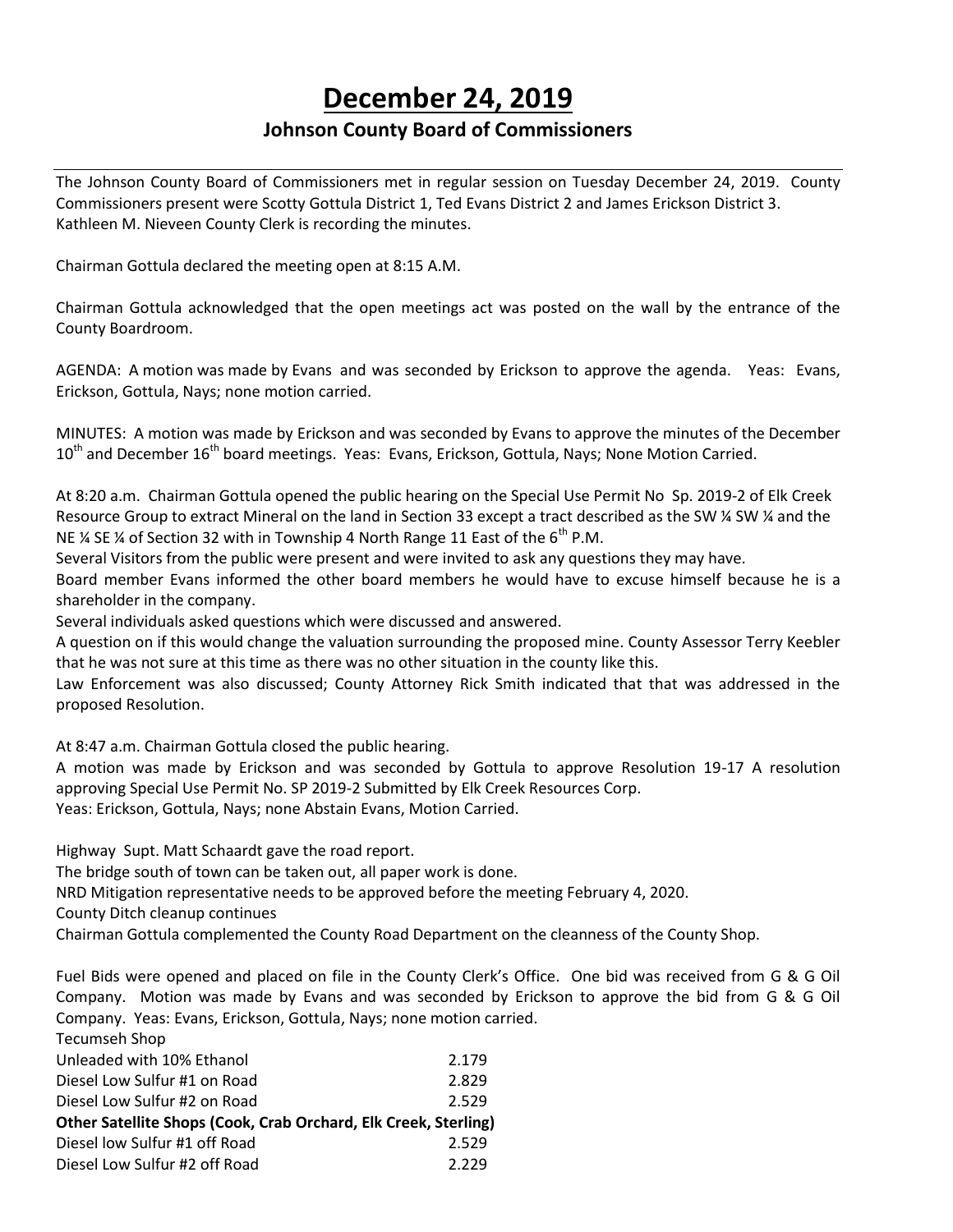A motion was made by Evans, and was seconded by Erickson to designate the Tecumseh Chieftain as Johnson County Official County Newspaper for 2020. Yeas: Evans, Erickson, Gottula, Nays; none motion carried.

The board acknowledges the Johnson County Sheriff's Office Balance Sheet as of December 23, 2019. A motion was made by Evans and was seconded by Erickson to authorize the County Treasurer to transfer \$200,000.00 from County General Fund to the County Road Fund. Yeas; Evans, Erickson, Gottula, Nays; none motion carried.

A motion was made by Evans and was seconded by Erickson to approve the claims as submitted. Yeas: Evans, Erickson, Gottula, Nays; none motion carried. The following claims were paid on funds as follows:

#### **GENERAL FUND**: Payroll: 30,559.05

#### Claims: **\$ 59,161.57**

AFLAC – Insurance - 128.96, AMERICAN NATIONAL BANK – Federal & FICA Taxes - 9,354.22, AMERITAS – Deferred Comp - 70.00, AMERITAS LIFE INSURANCE CORP - Vision Insurance - 137.97, NADINE BEETHE -Mileage - 221.56, BLUE CROSS/BLUE SHEILD OF NE – Insurance - 15,791.87, CAPITAL BUSINESS SYSTEMS – Copiers - 58.35, CITY OF TECUMSEH – HandiBus -3,000.00, THE DISTRICT COURT ASSN. – Dues - 50.00, COLLECTION ASSOCIATES - 324.38, CONSOLIDATED MANAGEMENT COMPANY – Training Meals - 121.61, CVSOAN TREAS.,TOM REIMERS – Dues - 110.00, DES MOINES STAMP MFG. CO. – Dater - 71.00, DISTRICT COURT JOHNSON COUNTY - 528.00, EAKES OFFICE SOLUTIONS – Supplies - 138.44, ELIIZABETH FEREBEE – Attorney Fees - 684.00, GC SERVICES LP - 48.42, SCOTTY GOTTULA – Folding Chairs - 275.76, GREAT PLAINS UNIFORM, LLC -Ballistic Vest - 762.49, HAMPTON INN – Lodging - 879.58, JOHNSON COUNTY CLERK – Witness Fees - 30.44, J0HNSON COUNTY PETTY CASH FUND – Garbage & Utilities - 731.10, JOHNSON COUNTY SHERIFF DEPT. – Postage - 40.88, JOHNSON COUNTY SHERIFF Certified Mail - 14.15, CASSANDRA KAGY – Meals & Fuel - 113.65,LIBERTY NATIONAL LIFE INSURANCE CO – Life Insurance - 206.06, MADISON NATIONAL LIFE INSURNACE CO. – Life Insurance - 173.60, MIPS INC. – Data Conversion - 356.24, MORAN PLUMBING AND HEATING,LLC – Repairs - 2,061.95, NEBRASKA DEPT. OF REVENUE – State Taxes - 1,288.51, KATHLEEN M NIEVEEN – Mileage - 203.58, ONSOLVE, LLC - Code Red Renewal - 6,036.00, PARAMOUNT LINEN & UNIFORM – Rugs - 109.30, PHYSICIANS LABORATORY SERVICES – Autopsies - 4,430.00, JILL R PILKINGTON,RMR - Depositions - 211.20, POSTMASTER Veterans Service Box Rental - 76.00, POSTMASTER – Stamps - 686.80, RAMADA INN – Lodging - 160.00, RETIREMENT PLANS DIV OF AMERITAS – Retirement - 5,074.67, SCOTTY'S GROCERY – Inmate Meals - 1,062.00, RICHARD R SMITH, Phone/Internet,Rent,Mileage,Utilities - 408.32, TECUMSEH CENTRAL MARKET - Supplies - 13.14, TECUMSEH CHIEFTAIN Subscription - 42.00, TIME WARNER CABLE – Phones/Internet - 946.61, TIME WARNER CABLE – Internet - 109.99, U.S. CELLULAR Tower Rent - 438.00, U.S. CELLULAR – Internet - 87.41, VERIZON WIRELESS – Phones/Tablets - 576.00, VETERANS INFORMATION SERVICE – Supplies - 28.00, WESTERN HOTEL SUPPLY/TIDMORE FLAGS - Flags - 127.75, WINDSTREAM – Landline - 561.61

#### **ROAD FUND**: Payroll: 14,118.99

#### Claims**: \$ 174,480.62**

AFLAC – Insurance - 30.16, AMERICAN NATIONAL BANK – Federal & FICA Taxes - 4,229.32, AMERITAS LIFE INSURANCE CORP. Vision Insurance - 31.92, BLUE CROSS/BLUE SHEILD OF NE – Insurance - 9,629.64, EAKES OFFICE SOLUTIONS – Supplies - 115.09 G & G OIL – December Fuel - 17,352.91, GWORKS – Annual Fee - 420.00, HAMPTON INN - Lodging - 109.95, JJK CONSTRUCTION Contract EC West – 117,642.30, J0HNSON COUNTY PETTY CASH FUND – Utilities - 241.29, MARTIN MARIETTA MATERIALS – Rock 21,156.81, NEBRASKA DEPT. OF REVENUE – State Taxes - 587.30, NEBRASKA PUBLIC POWER – Utilities - 34.21, PARAMOUNT LINEN & UNIFORM – Rugs - 27.44, RETIREMENT PLANS DIV OF AMERITAS – Retirement - 2,257.57, SAPP BROTHERS PETROLEUM DEF - 68.75, SENECA SANITATION – Trash P/U - 120.00, US BANK CORPORATE PAYMENT SYSTEMS – Fuel